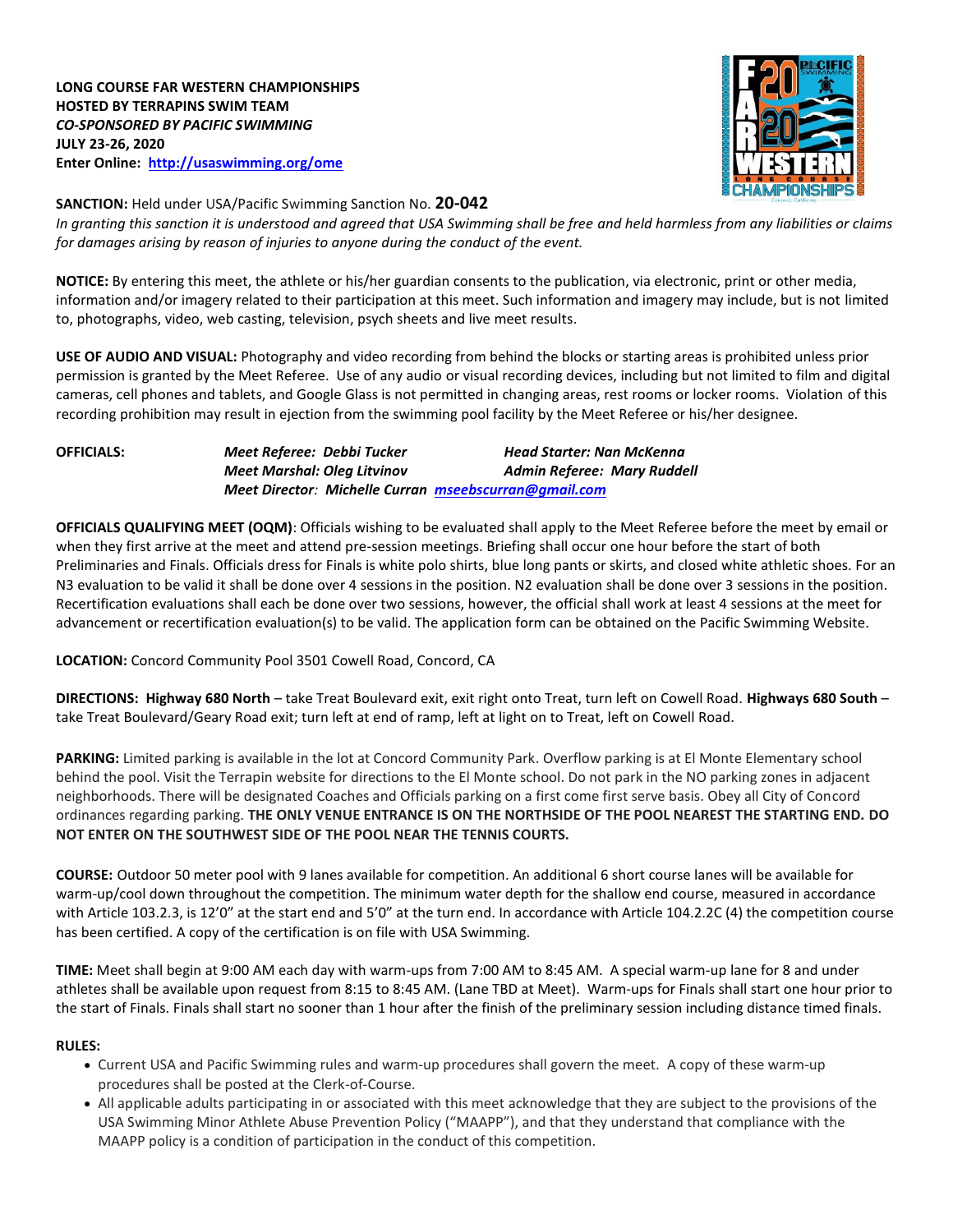- All athletes 18 and older must have completed the Athlete Protection Training to be allowed to compete.
- All preliminary events shall swim fast to slow, with the fastest 3 heats circle seeded.
- With the exception of the 800 and 1500 Freestyles, all individual events shall be Preliminaries and a Championship Final.
- The top 9 athletes will qualify for the Championship Final. There is no Consolation Final.
- Athletes may compete in **three (3)** events per day, and a maximum of **seven (7)** individual events, plus relays for the entire meet.
- The 15-16 and 17-18 age groups will swim in combined heats in Preliminaries. In Finals there will be a 15-16 Final followed by a 17-18 Final.
- If local conditions warrant, the Meet Referee, with the concurrence of the Meet Director, may require a mandatory scratch down. Immediate cash refunds shall be made for any mandatory scratches.
- All Coaches and Deck Officials shall wear their Deck Credentials in a visible manner. Coaches can provide proof of certification with Deck Pass.
- Athletes shall provide their own timers for the 400 Individual Medley, and the 400, 800 and 1500 Freestyle events.
- Athletes entered in the meet shall receive a deck credential as part of the entry fee. Should an athlete lose their deck pass, the athlete's coach can purchase a replacement deck credential for \$10.
- No Refunds shall be given (other than mandatory scratch downs).
- Pacific Swimming does not currently have a No-Tech Suit policy for 12 & under Athletes.
- Teams may enter as many relay teams as they wish in each relay event, but only their top two placing teams are eligible for awards and team points.
- There will be a semi closed deck in effect. Access to the area directly behind the timers on both ends of the pool shall be restricted to Athletes, Officials, Coaches and Timers. Spectators and parents shall not be allowed in these restricted areas.

## **DISTANCE RULES:**

- Distance events are timed finals, seeded fastest to slowest, alternating Girls and Boys.
- Athletes in the 800 and 1500 freestyle events may check-in from the 1<sup>st</sup> day of the meet until 11:00 AM on the day of the event.
- All distance events shall swim between Preliminaries and Finals.
- Athletes shall provide their own timers and lap counters; limited lap counters are available for out of LSC and International teams.
- Athletes can qualify for the 1500 Freestyle with an 800 meter/1000 yard qualifying time. Athletes can qualify for the 800 Freestyle with a 1500 meter/1650 yard qualifying time. The 1500 Freestyle will be seeded in the following order: 1500 LCM, 1500 SCM, 1650 SCY, 800 LCM, 800 SCM, 1000 SCY. The 800 Freestyle will be seeded in the following order: 800 LCM, 800 SCM, 1000 SCY, 1500 LCM, 1500 SCM, 1650 SCY.

**UNACCOMPANIED ATHLETES:** Any USA Swimming member competing at the meet shall be accompanied by a USA Swimming member-coach for the purposes of athlete supervision during warm-up, competition and warm-down. If a member-coach of the athlete's USA Swimming Club does not attend the meet to serve in said supervisory capacity, it is the responsibility of the athlete or the athlete's legal guardian to arrange for supervision by a USA Swimming member-coach. The Meet Director or Meet Referee may assist the athlete in making arrangements for such supervision; however, it is recommended that such arrangements be made in advance of the Meet by the athlete's USA Swimming Club member-coach.

**RACING STARTS:** Athletes shall be certified by a USA Swimming member-coach as being proficient in performing a racing start or shall start the race in the water. It is the responsibility of the athlete or the athlete's legal guardian to ensure compliance with this requirement.

## **RESTRICTIONS:**

- Smoking and the use of other tobacco products is prohibited on the pool deck, in the locker rooms, in spectator seating, on standing areas and in all areas used by athletes, during the meet and during warm-up periods.
- Sale or use of alcoholic beverages is prohibited in all areas of the meet venue and anywhere on school grounds.
- No glass containers are allowed in the meet venue.
- No propane heater is permitted except for snack bar/meet operations.
- All shelters shall be properly secured. Tarps will not be allowed on the grass overnight.
- Deck Changes are prohibited.
- Destructive devices, to include but not limited to, explosive devices and equipment, firearms (open or concealed), blades, knives, mace, stun guns and blunt objects are strictly prohibited in the swimming facility and its surrounding areas. If observed, the Meet Referee or his/her designee may ask that these devices be stored safely away from the public or removed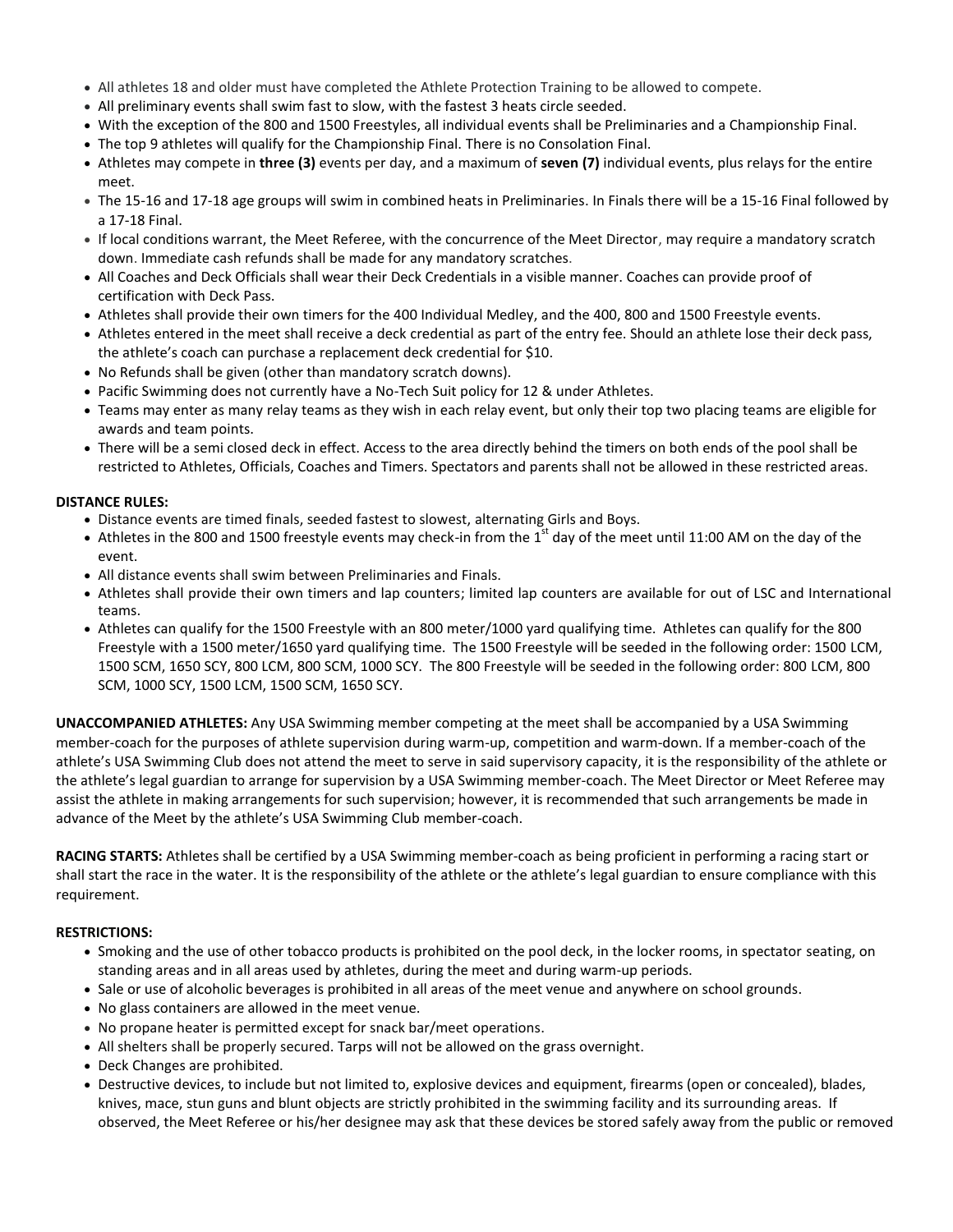from the facility. Noncompliance may result in the reporting to law enforcement authorities and ejection from the facility. Law enforcement officers (LEO) are exempt per applicable laws.

- Operation of a drone, or any other flying apparatus, is prohibited over the venue (pools, athlete/coach areas, spectator areas and open ceiling locker rooms) any time athletes, coaches, officials and/or spectators are present.
- All animals except working service animals are prohibited from all areas of the competition venue.
- Coaches, Athletes and Spectators may enter the venue no earlier than 6:30 AM
- No Coach, Team or Athlete canopy set up allowed on any area of the pool deck.
- Only Athletes registered in the Meet are allowed in the pool at any time.

#### **ELIGIBILITY:**

- Athletes shall be current members of USA Swimming, and shall enter their name and registration number on their entries exactly as they are shown in their USA Swimming Registration. If this is not done, it may be difficult to match the athlete with the registration and times database. The Meet Host shall check all athlete registrations against the SWIMS database, and if not found to be registered, the Administrative Referee shall accept the registration at the meet (a \$10 surcharge shall be added to the regular registration fee). Duplicate registrations shall be refunded by mail.
- Athletes shall have met the "FW" time standard in every event entered. Entries with "NO TIME" shall be rejected.
- Disabled athletes are welcome to attend this meet and should contact the Meet Director or Meet Referee regarding any special accommodations on entry times and seeding per Pacific Swimming policy.
- Athletes 19 and Over may compete in Preliminaries and shall not be eligible for awards and scoring. Such athletes shall have met standards for the 17-18 age group. 19 & Over Athletes are not eligible to compete in 15-18 Relay Events.
- All Relay Athletes must be entered in individual events or as a relay-only athlete.
- The Athlete's age shall be the age of the athlete on the first day of the meet.
- Visiting "All-Star" teams are welcome. "All-Star" teams are defined as teams officially representing a federation outside the United States. Individual athletes can scare points towards high point awards. All-Star teams shall not be in contention for team awards. All-Star relays can win medals but shall not score points.

**PROOF OF TIME:** Proof of time shall be required for this meet per Pacific Swimming Rules and Regulations Section 4.A.2. All entry times shall be verified against the USA Swimming SWIMS database, and may be changed in accordance with Pacific Swimming Entry Time Verification Procedures. Entry times shall have been achieved after January 1, 2019 and prior to the closing date of entries for the meet Monday, July 13, 2020 at 11:59 PM PST (Pacific Standard Time). If a time cannot be proven prior to the meet, the athlete shall not be allowed to check-in for the event until the entry time has been proven. When possible, the Coaches shall be notified of the Athletes who have not proven their entry time. No refunds shall be given if a time cannot be proven.

**ENTRY FEES**: \$10.00 per individual event, \$14.00 participation fee per athlete and \$20.00 per relay. All entry fees SHALL be included with entry,or entries shall not be accepted.

**RELAY ONLY ATHLETES:** Relay Only Athletes are not required to pay a participation fee. Relay Only Athletes must be entered into the meet by the entry deadline via USA Swimming's OME system or Hy-Tek entry file.

**RELAYS:** Mixed relays either by age group or gender are not allowed.

**COACH CREDENTIALS:** \$10.00 per coach. All Coaches must be USA Swimming coach members with current certifications (verified via OME or Deck Pass) or coaches of teams with approved foreign invitations. The credential shall be worn at all times during the meet. Coaches with credentials shall, in addition to having access to the deck, receive a program, Finals sheets, access to parking, and hospitality. Coach Credentials can be purchased in USA Swimming's OME system, at check in during the meet and/or with the Hy-Tek entry file. Should an Athlete or Coach lose their deck credential, a replacement can be purchased for \$10.

**ONLINE ENTRIES:** Online entry shall be available via USA Swimming's OME system ([http://usaswimming.org/ome\)](http://usaswimming.org/ome). Entries shall be accepted until **Monday, July 13, 2020 at 11:59PM PST**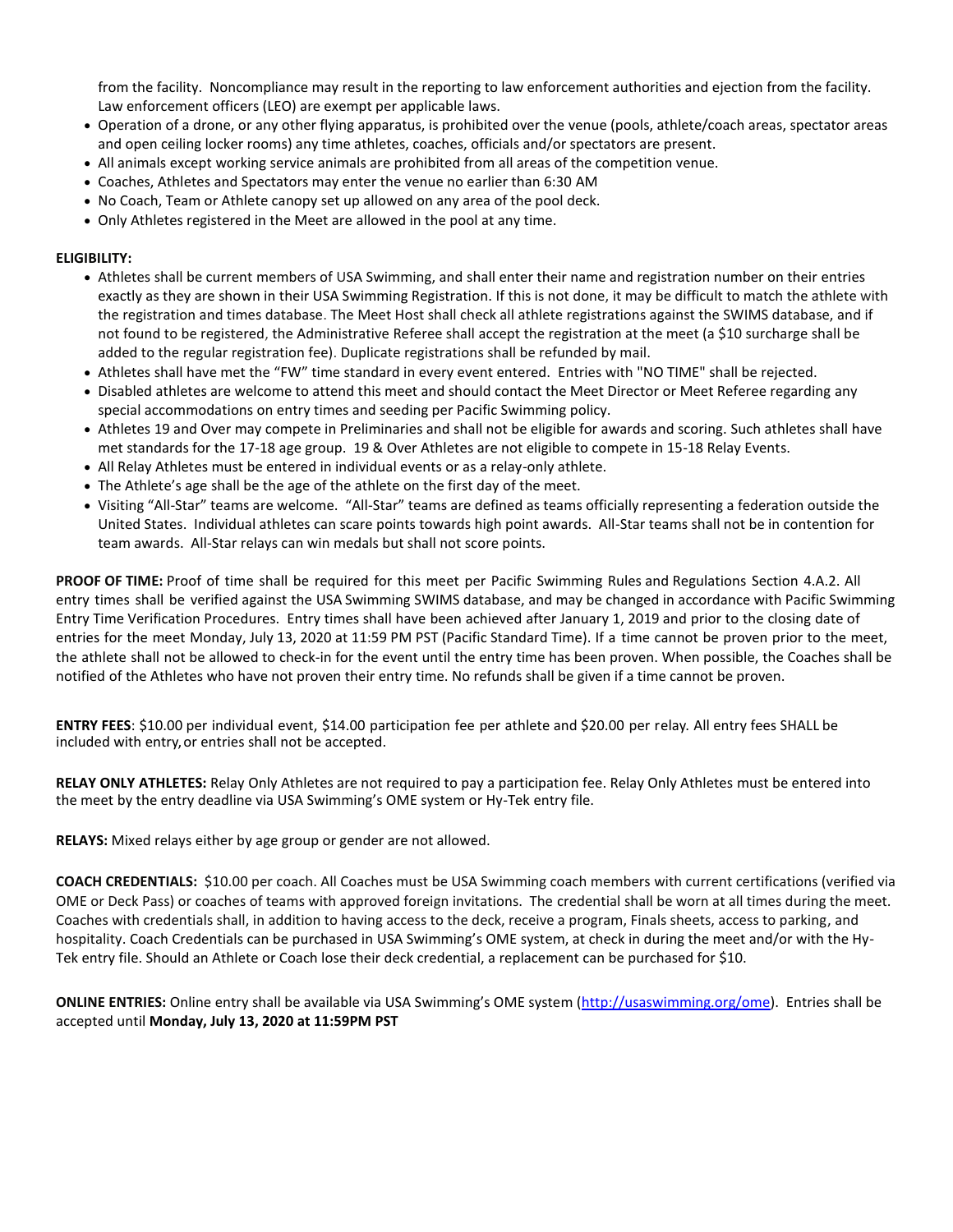**HY-TEK ENTRIES:** Hy-Tek entries shall be accepted. Teams may submit a Hy-Tek electronic entry file to Pacific Swimming at: *[FarWesternEntry@PacSwim.org](mailto:FarWesternEntry@PacSwim.org)*. Entries shall be accepted until **Monday, July 13, 2020 at 11:59 PM PST.** The team shall receive an entry confirmation from Pacific Swimming. Each Hy-Tek entry file is subject to a surcharge based on the number of athletes.

1-10 athletes - \$50 11-25 athletes - \$100 26-50 athletes - \$150 50+ athletes - \$200

Hy-Tek entries shall require a team check made out to Pacific Swimming for the amount of the entry fees plus the service charges. The payment shall be postmarked within 48 hours of entry submission and mailed (or hand-delivered during business hours) to:

# **PACIFIC SWIMMING, 1320 WILLOWPASS RD, 6TH FLOOR, #665, CONCORD, CA 94520**

## **A late fee of 20% shall be charged to the team if the postmark on the team check is over 7 days from electronic submission.**

**LATE ENTRIES:** Any team or athlete missing the entry deadline shall be permitted to enter late, subject to the following requirements:

- A. Late entries shall be submitted through the Online Meet Entry system (OME);
- B. These entries shall be received no later than **Wednesday, July 15, 2020** at 11:59 PM PST**.**
- C. The team or athlete shall pay a one-time processing fee of \$75.00, and pay entry fees of \$20 per individual and \$40 per relay event.

**FOREIGN TEAM\* ENTRIES:** Foreign teams may enter using the Hy-Tek entry file provided. Entry files are due no later than **Monday, July 13, 2020** at 11:59 PM PST. Email the entry file to *[FarWesternEntry@PacSwim.org](mailto:FarWesternEntry@PacSwim.org)*. Mail a hard copy of the Individual Meet Entry Report, along with the entry fee check to the address listed below. Hard copies and checks SHALL arrive no later than **Tuesday, July 14, 2020 at 11:59 PM PST**. unless prior arrangements have been made. **If using overnight priority mail, please use the following address for delivery and WAIVE THE "SIGNATURE REQUIRED FOR DELIVERY":**

## **Make check payable (in US Dollars) to**: **Pacific Swimming Mail or Hand deliver check to: PACIFIC SWIMMING, 1320 WILLOWPASS RD, 6TH FLOOR, #665, CONCORD, CA 94520**

As required by USA Swimming, all foreign teams must submit a completed *Invitation to Foreign Athletes/Teams* form prior to acceptance of their meet entries. This form can be found on the PacSwim website through this link:<http://www.pacswim.org/userfiles/kcfinder/files/foreign-athleteteam-invitation%20TERA%202020.pdf> . Once completed, it may be either mailed with entries or scanned and emailed in advance of entries to Annie Stein at [FarWesternEntry@PacSwim.org.](mailto:FarWesternEntry@PacSwim.org)

**SEEDING:** Event seeding shall be in the following order: conforming long course meters (LCM), non-conforming short course meters (SCM) and non-conforming short course yards (SCY). - USA Swimming rules 207.11.7B(2). **See Distance Rules for distance events seeding**.

**CHECK-IN**: The meet shall be deck seeded. Athletes shall check-in at the Clerk of Course. No event shall be closed more than 30 minutes before the scheduled start of the session. Close of check-in for all remaining individual events shall be no more than 60 minutes before the estimated time of the start of the first heat of the event. **Athletes who do not check-in shall not be allowed to compete in the event.**

## **SCRATCHES**:

- Pacific Swimming scratch rules shall be enforced. A copy shall be posted at the clerk-of-course.
- Athletes entered in a preliminary individual event in a Preliminaries and Finals meet that is deck seeded who have checked in for that event, shall compete in the event unless they notify the clerk of the course before seeding for that event has begun that they wish to scratch. Failure to compete in an event shall result in being barred from their next preliminary individual event.
- Any athlete qualifying for Finals in an individual event who does not wish to compete shall scratch within 30 minutes after the announcement of qualifiers. During this period, qualifiers may also notify the referee that they may not intend to compete in Finals. In this case, they shall declare their final intention within 30 minutes after the announcement of qualifiers following their last individual preliminary event.
- Any athlete qualifying for Finals in an individual event who fails to report to the blocks in said final race prior to the calling of the alternate shall be barred from the remainder of any final events for that day. Should the athlete have no additional final events for that day they shall be barred from their next preliminary event.
- If the No-Show occurs on the last day that the athlete is entered in an individual final event in the meet, and no other individual event penalty is applicable, the athlete shall be fined \$100.00. The fine shall be increased to \$150.00 if after 30 days of receiving the letter of notification the party has not made the payment.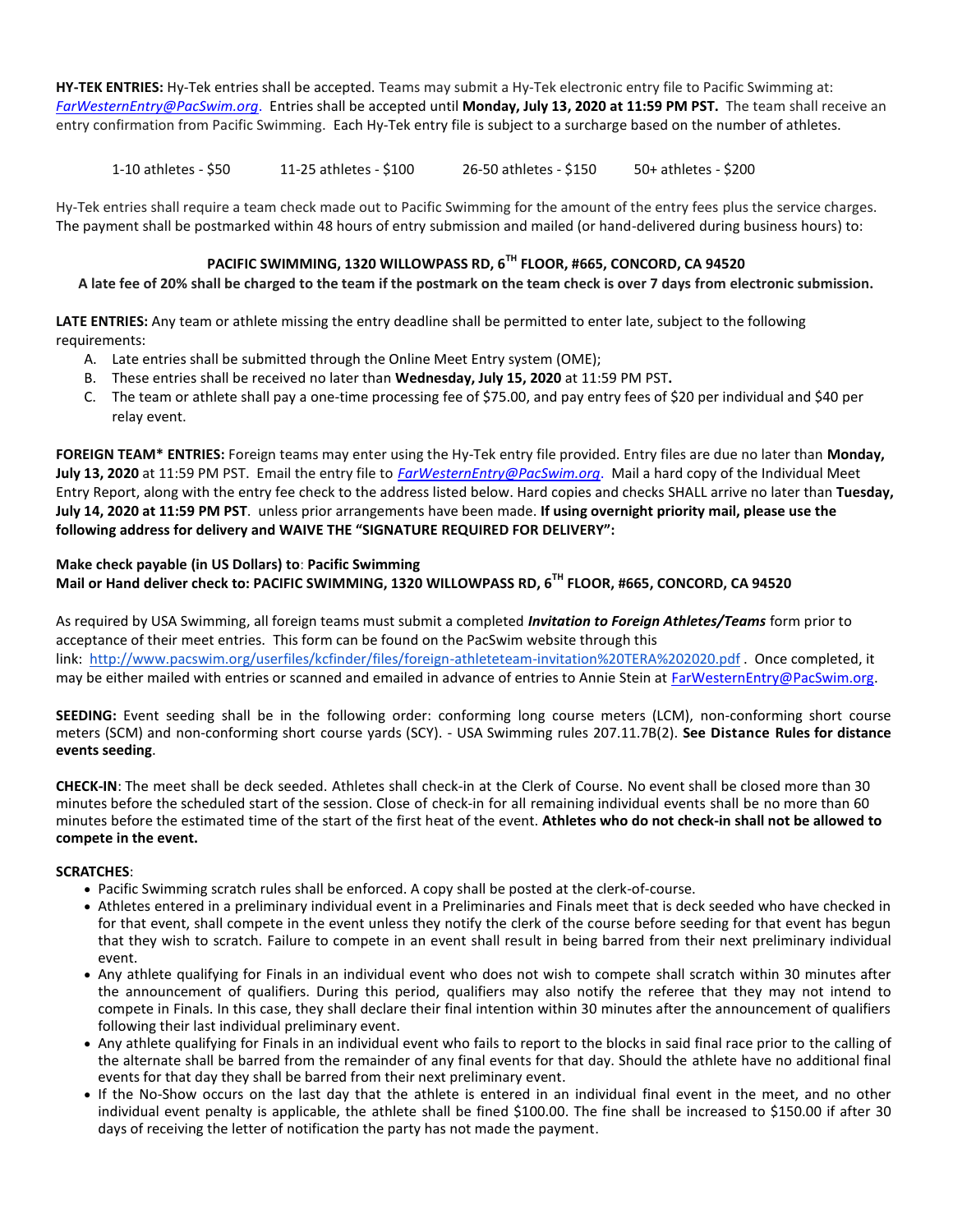**AWARDS:** Individual Events: - 9<sup>th</sup> Relay Events:  $-3<sup>rd</sup>$ Team: Distinctive Awards 1<sup>st</sup>-3<sup>rd</sup> Individual High Point: Distinctive awards for high point male and female for each age group **\*AWARDS MUST BE PICKED UP AT THE MEET. AWARDS WILL NOT BE MAILED.\***

**SCORING:**

| Place                    | ∡st | $\mathbf{A}$ nd | ∽rd | nth | _th | thے | _th | $\mathbf{e}^{\mathsf{th}}$ |  |
|--------------------------|-----|-----------------|-----|-----|-----|-----|-----|----------------------------|--|
| <b>Individual Events</b> | 10  |                 |     |     |     |     |     |                            |  |
| <b>Relay Events</b>      | 20  | 16              | 14  |     | 10  |     |     |                            |  |

**ADMISSION:** Free. A 4-day meet program will be available for purchase.

**SNACK BAR:** A snack bar will be available during the meet.

**HOSPITALITY:** Breakfast, lunch and a light dinner will be provided for coaches and working deck officials. Drinks and snacks will be provided to timers.

**TIME STANDARDS:** <http://www.pacswim.org/userfiles/cms/documents/858/fw-time-std.---summer-2020.pdf>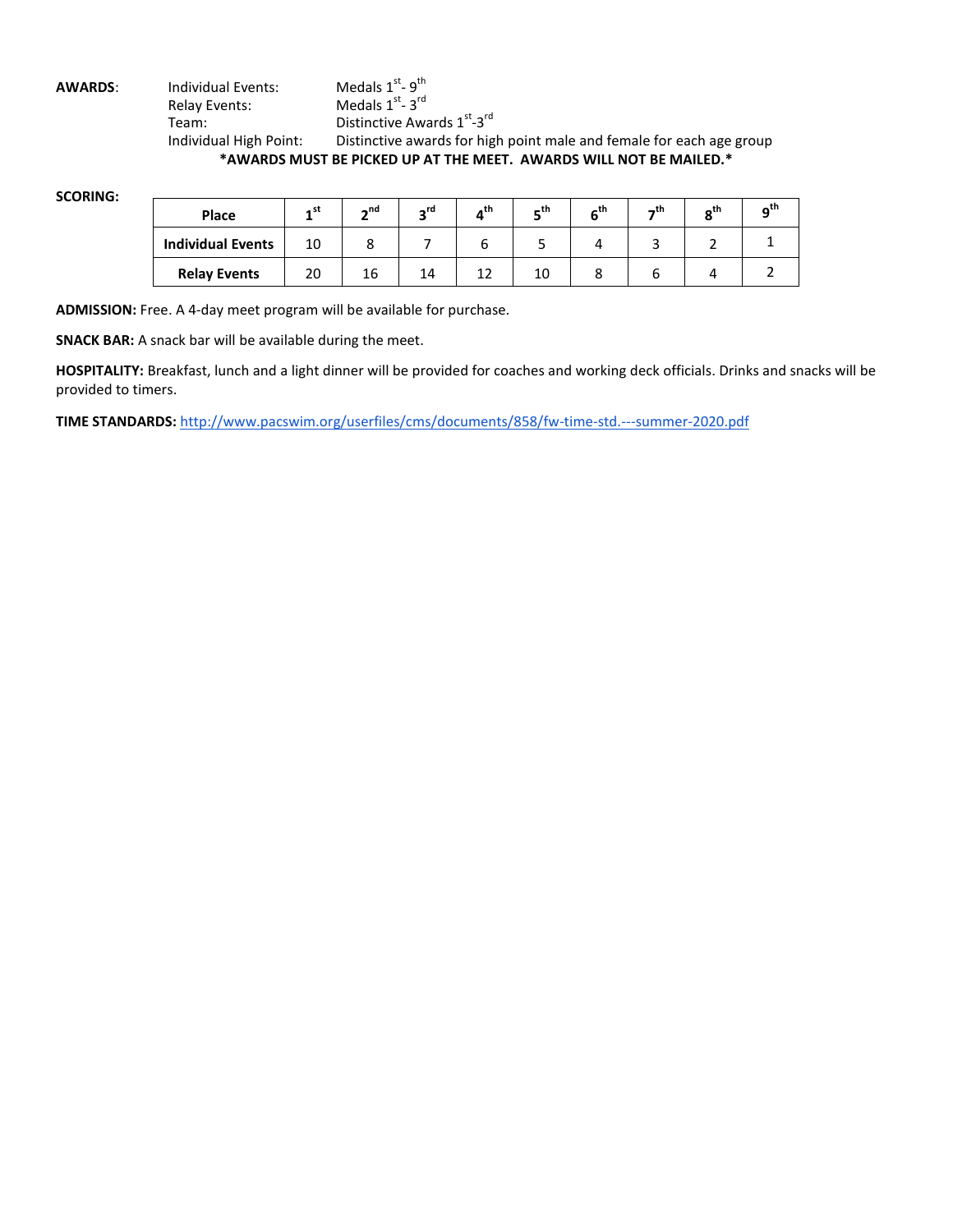#### **EVENT SUMMARY:**

| Thursday, July 23, 2020 |                  |                  |               |                        |  |  |  |
|-------------------------|------------------|------------------|---------------|------------------------|--|--|--|
| <b>10 &amp; Under</b>   | $11 - 12$        | $13 - 14$        | 15-16         | $17 - 18$              |  |  |  |
| 100 Butterfly           | 100 Butterfly    | 100 Butterfly    | 200 Butterfly | 200 Butterfly          |  |  |  |
| 100 Freestyle           | 100 Freestyle    | 100 Freestyle    | 100 Freestyle | 100 Freestyle          |  |  |  |
|                         | 50 Butterfly     |                  |               |                        |  |  |  |
| 200 IM                  | 200 IM           | 200 IM           | 400 IM        | 400 IM                 |  |  |  |
|                         | 1500 Freestyle   | 1500 Freestyle   |               |                        |  |  |  |
|                         | 200 Medley Relay | 200 Medley Relay |               | 15-18 200 Medley Relay |  |  |  |
|                         |                  | 800 Free Relay   |               |                        |  |  |  |

#### **Friday, July 24, 2020**

| <b>10 &amp; Under</b> | $11 - 12$        | 13-14            | 15-16                | 17-18                |
|-----------------------|------------------|------------------|----------------------|----------------------|
| 100 Backstroke        | 200 Backstroke   | 200 Backstroke   | 100 Backstroke       | 100 Backstroke       |
| 50 Breaststroke       | 100 Breaststroke | 100 Breaststroke | 100 Breaststroke     | 100 Breaststroke     |
|                       | 50 Backstroke    |                  |                      |                      |
| 400 Freestyle         | 400 Freestyle    | 400 Freestyle    | 200 Freestyle        | 200 Freestyle        |
|                       |                  |                  | 1500 Freestyle       | 1500 Freestyle       |
|                       | 200 Free Relay   | 200 Free Relay   |                      | 15-18 200 Free Relay |
|                       |                  |                  | 15-18 800 Free Relay |                      |

#### **Saturday, July 25, 2020**

| <b>10 &amp; Under</b> | $11 - 12$        | 13-14            | 15-16            | 17-18                  |
|-----------------------|------------------|------------------|------------------|------------------------|
| 100 Breaststroke      | 200 Freestyle    | 200 Freestyle    | 200 Breaststroke | 200 Breaststroke       |
| 50 Butterfly          | 200 Butterfly    | 200 Butterfly    | 100 Butterfly    | 100 Butterfly          |
|                       | 50 Breaststroke  |                  |                  |                        |
|                       | 400 IM           | 400 IM           | 200 IM           | 200 IM                 |
|                       |                  |                  | 800 Freestyle    | 800 Freestyle          |
| 200 Medley Relay      | 400 Medley Relay | 400 Medley Relay |                  | 15-18 400 Medley Relay |

## **Sunday, July 26, 2020**

| 10 & Under     | $11 - 12$        | 13-14            | 15-16          | 17-18                |
|----------------|------------------|------------------|----------------|----------------------|
| 200 Freestyle  | 200 Breaststroke | 200 Breaststroke | 200 Backstroke | 200 Backstroke       |
| 50 Backstroke  | 100 Backstroke   | 100 Backstroke   |                |                      |
| 50 Freestyle   | 50 Freestyle     | 50 Freestyle     | 50 Freestyle   | 50 Freestyle         |
|                | 800 Freestyle    | 800 Freestyle    | 400 Freestyle  | 400 Freestyle        |
| 200 Free Relay | 400 Free Relay   | 400 Free Relay   |                | 15-18 400 Free Relay |

**Athletes shall provide their own timers for the 400 Individual Medley and 400 Freestyles events Athletes shall provide their own timers and lap counters for 800 and 1500 Freestyle events**